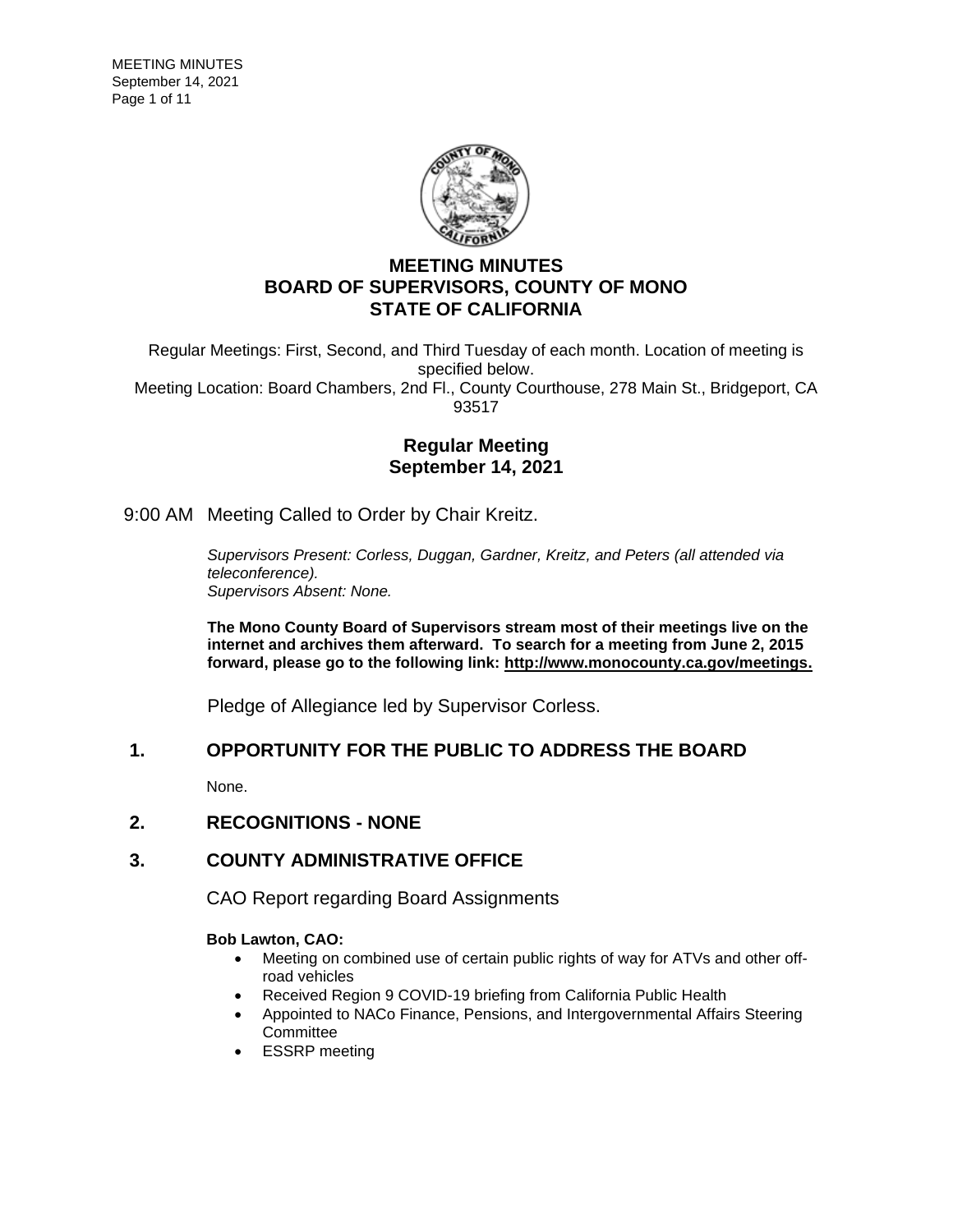MEETING MINUTES September 14, 2021 Page 2 of 11

## **4. DEPARTMENT/COMMISSION REPORTS**

### **Gordon Greene, Veteran Services Officer:**

- Obtained accreditation through the Veterans Administration
- Background investigation through the VA, will obtain access to VA database
- Currently have four pending claims in Mono County

### **Stacey Simon, County Counsel:**

• Working towards contract with Inyo County for the VSO services

### **5. CONSENT AGENDA**

(All matters on the consent agenda are to be approved on one motion unless a board member requests separate action on a specific item.)

## **A. [Reappointment to First 5 Mono County Children and Families](https://agenda.mono.ca.gov/AgendaWeb/CoverSheet.aspx?ItemID=13632&MeetingID=799)  [Commission](https://agenda.mono.ca.gov/AgendaWeb/CoverSheet.aspx?ItemID=13632&MeetingID=799)**

Departments: First 5, sponsored by Supervisor Gardner

Request for Board of Supervisors to reappoint Dr. Kristin Collins to the First 5 Mono County Children and Families Commission.

**Action:** Re-Appoint Dr. Kristin Collins to the Mono County Children and Families Commission to serve a subsequent three-year term commencing September 12, 2021 and expiring September 13, 2024.

**Corless motion. Peters seconded. Vote: 5 yes, 0 no M21-199**

# **B. [Monthly Treasury Transaction Report](https://agenda.mono.ca.gov/AgendaWeb/CoverSheet.aspx?ItemID=13554&MeetingID=799)**

Departments: Finance

Treasury Transaction Report for the month ending 7/31/2021.

**Action:** Approve the Treasury Transaction Report for the month ending 7/31/2021.

**Corless motion. Peters seconded. Vote: 5 yes, 0 no M21-200**

**C. [Ordinance Amending Mono County Code Section 3.04.030 Pertaining](https://agenda.mono.ca.gov/AgendaWeb/CoverSheet.aspx?ItemID=13623&MeetingID=799)  [to Purchases Made by Department Heads](https://agenda.mono.ca.gov/AgendaWeb/CoverSheet.aspx?ItemID=13623&MeetingID=799)**

Departments: County Counsel; CAO; Finance

Proposed ordinance amending section 3.04.030 of the Mono County Code to authorize assistant purchasing agents (i.e., department heads) to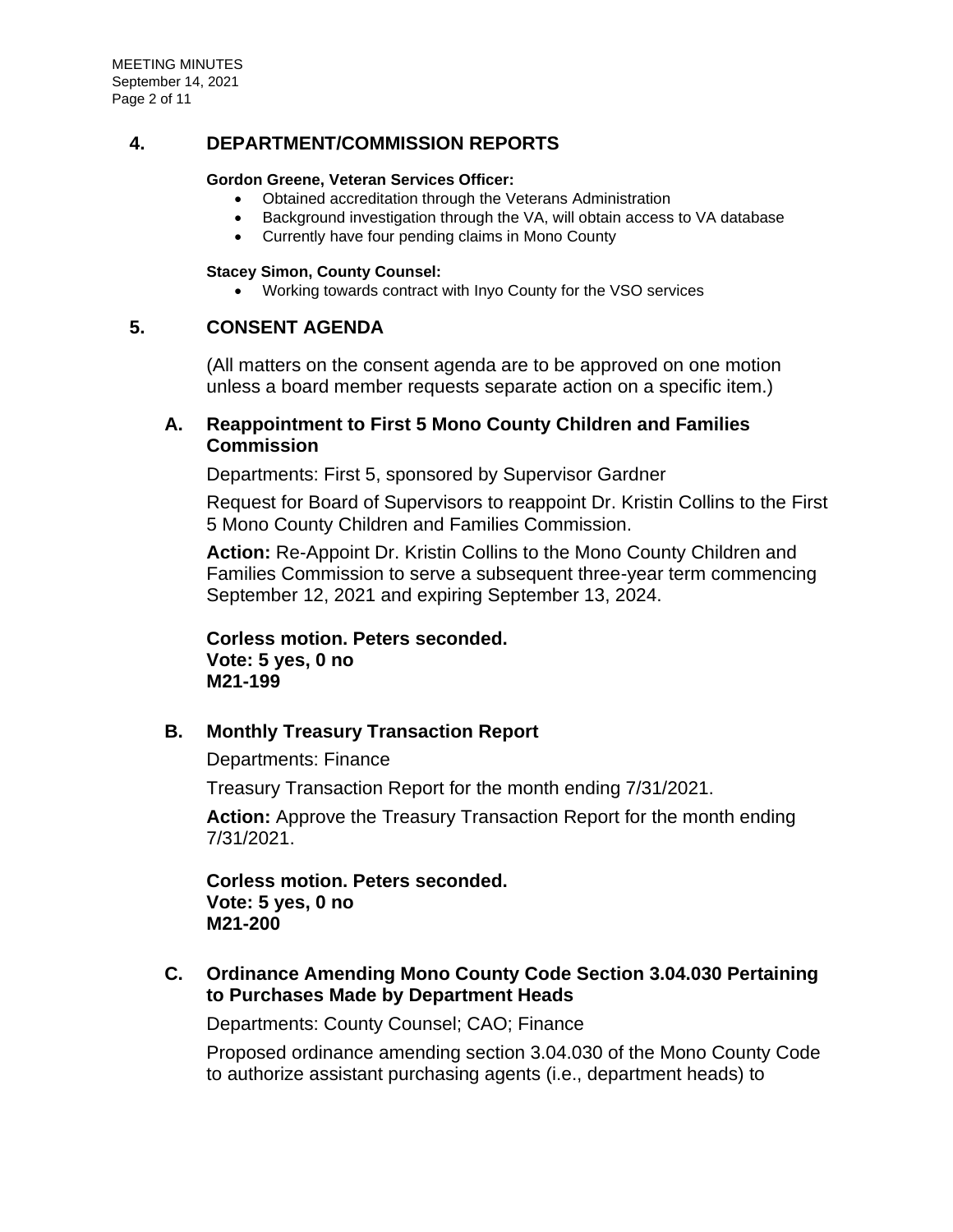purchase services, supplies and equipment in amounts not to exceed \$25,000 per purchase.

**Action:** Adopt proposed ordinance amending Mono County Code Section 3.04.030 pertaining to purchases made by Department Heads.

**Corless motion. Peters seconded. Vote: 5 yes, 0 no ORD21-10**

# **D. [Memorandum of Understanding Between Mono County and the](https://agenda.mono.ca.gov/AgendaWeb/CoverSheet.aspx?ItemID=13563&MeetingID=799)  [Bureau of Land Management for Recreation Support Activities](https://agenda.mono.ca.gov/AgendaWeb/CoverSheet.aspx?ItemID=13563&MeetingID=799)**

Departments: Public Works

Proposed MOU between Mono County and the Bureau of Land Management (BLM), relating to joint Sustainable Recreation efforts on BLM lands.

**Action:** Approve the Memorandum of Understanding (MOU) between Mono County and the Bureau of Land Management and authorize the CAO to execute said MOU on behalf of the County. Additionally, provide authorization for the Public Works Director to approve minor amendments and/or revisions to the MOU that do not substantively modify its terms, with approval as to form by County Counsel.

**Corless motion. Peters seconded. Vote: 5 yes, 0 no M21-201**

# **6. CORRESPONDENCE RECEIVED**

Direction may be given to staff regarding, and/or the Board may discuss, any item of correspondence listed on the agenda.

*The Board acknowledged receipt of the correspondence.*

## **A. [Letter from Simpson Family and Employees of Bridgeport Shell](https://agenda.mono.ca.gov/AgendaWeb/CoverSheet.aspx?ItemID=13617&MeetingID=799)  [Station Recognizing County Employee Donald Starks](https://agenda.mono.ca.gov/AgendaWeb/CoverSheet.aspx?ItemID=13617&MeetingID=799)**

A letter from the Simpson family and employees of Bridgeport Shell Station recognizing and thanking County employee, Donald Starks, for his quick action to extinguish a fire at the Station.

**B. [Request for Party Status and Opening Comments of the County of](https://agenda.mono.ca.gov/AgendaWeb/CoverSheet.aspx?ItemID=13631&MeetingID=799)  [Mono to California Public Utilities Commission \(CPUC\) Order](https://agenda.mono.ca.gov/AgendaWeb/CoverSheet.aspx?ItemID=13631&MeetingID=799)  [Instituting Rulemaking 20-09-001](https://agenda.mono.ca.gov/AgendaWeb/CoverSheet.aspx?ItemID=13631&MeetingID=799)**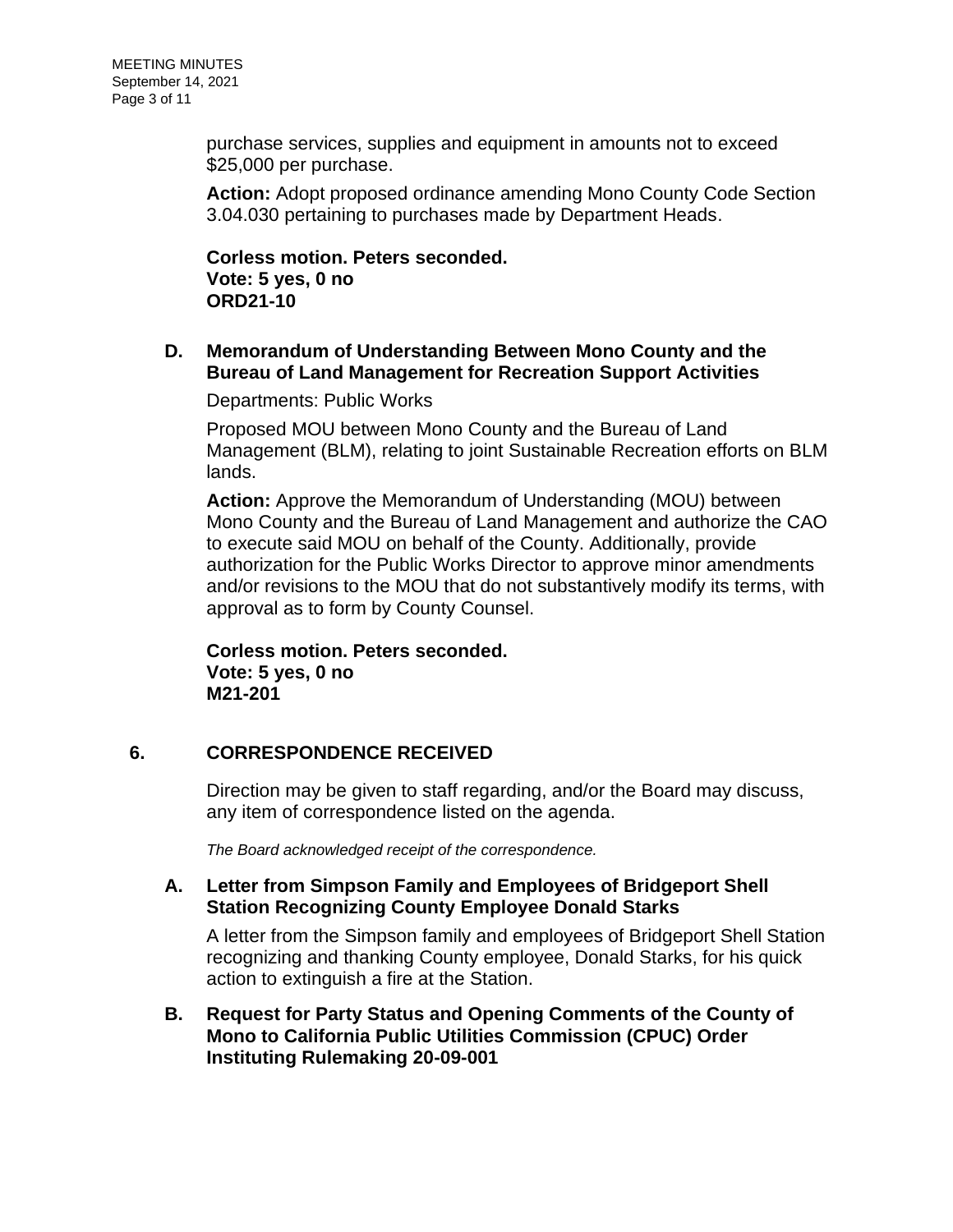Request for Party Status and Opening Comments of the County of Mono to California Public Utilities Commission (CPUC) Order Instituting Rulemaking 20-09-001 Regarding Broadband Infrastructure Deployment and to Support Service Providers in the State of California.

**Action:** The request for party status and comments were submitted pursuant to the County's Legislative Platform and Resolution R21-17 ("Resolution Providing Direction for the Use and Implementation of the County's Legislative Platform"), and are provided here for full Board review.

### **Supervisor Peters:**

• Thanked everybody who pulled together an excellent document to formally allow us to be part of this process

# **7. REGULAR AGENDA - MORNING**

# **A. [Introduction of Waste Connections' Sustainability Coordinator Kendra](https://agenda.mono.ca.gov/AgendaWeb/CoverSheet.aspx?ItemID=13630&MeetingID=799)  [Knight](https://agenda.mono.ca.gov/AgendaWeb/CoverSheet.aspx?ItemID=13630&MeetingID=799)**

Departments: Board of Supervisors, sponsored by Supervisor Corless

(Kendra Knight, Waste Connections-Mammoth Disposal Sustainability Coordinator) - Introduction of Waste Connections-Mammoth Disposal Sustainability Coordinator Kendra Knight.

### **Action:** None.

### **Kendra Knight, Waste Connections-Mammoth Disposal Sustainability Coordinator:**

- CalRecycle's AB 341 mandate of commercial recycling
- CalRecycle's SB 1383 mandate and Mono County

### **B. [Eastern Sierra Climate and Communities Resilience Project Update](https://agenda.mono.ca.gov/AgendaWeb/CoverSheet.aspx?ItemID=13555&MeetingID=799)**

Departments: Board of Supervisors, sponsored by Supervisors Corless and **Gardner** 

(Janet Hatfield, Eastern Sierra Project Manager) - Presentation by Janet Hatfield of Plumas Corporation on the Eastern Sierra Climate and Communities Resilience Project.

### **Action:** None.

### **Janet Hatfield, Eastern Sierra Project Manager:**

- Project purpose = wildfire resilience
- ESCCRP goals

Moved to Item 7D.

## **C. [30-day Review of Campfire Ordinance Prohibiting Open Fires on](https://agenda.mono.ca.gov/AgendaWeb/CoverSheet.aspx?ItemID=13635&MeetingID=799)  [Private Property and County-Operated Campgrounds in](https://agenda.mono.ca.gov/AgendaWeb/CoverSheet.aspx?ItemID=13635&MeetingID=799)  [Unincorporated Mono County](https://agenda.mono.ca.gov/AgendaWeb/CoverSheet.aspx?ItemID=13635&MeetingID=799)**

Departments: CAO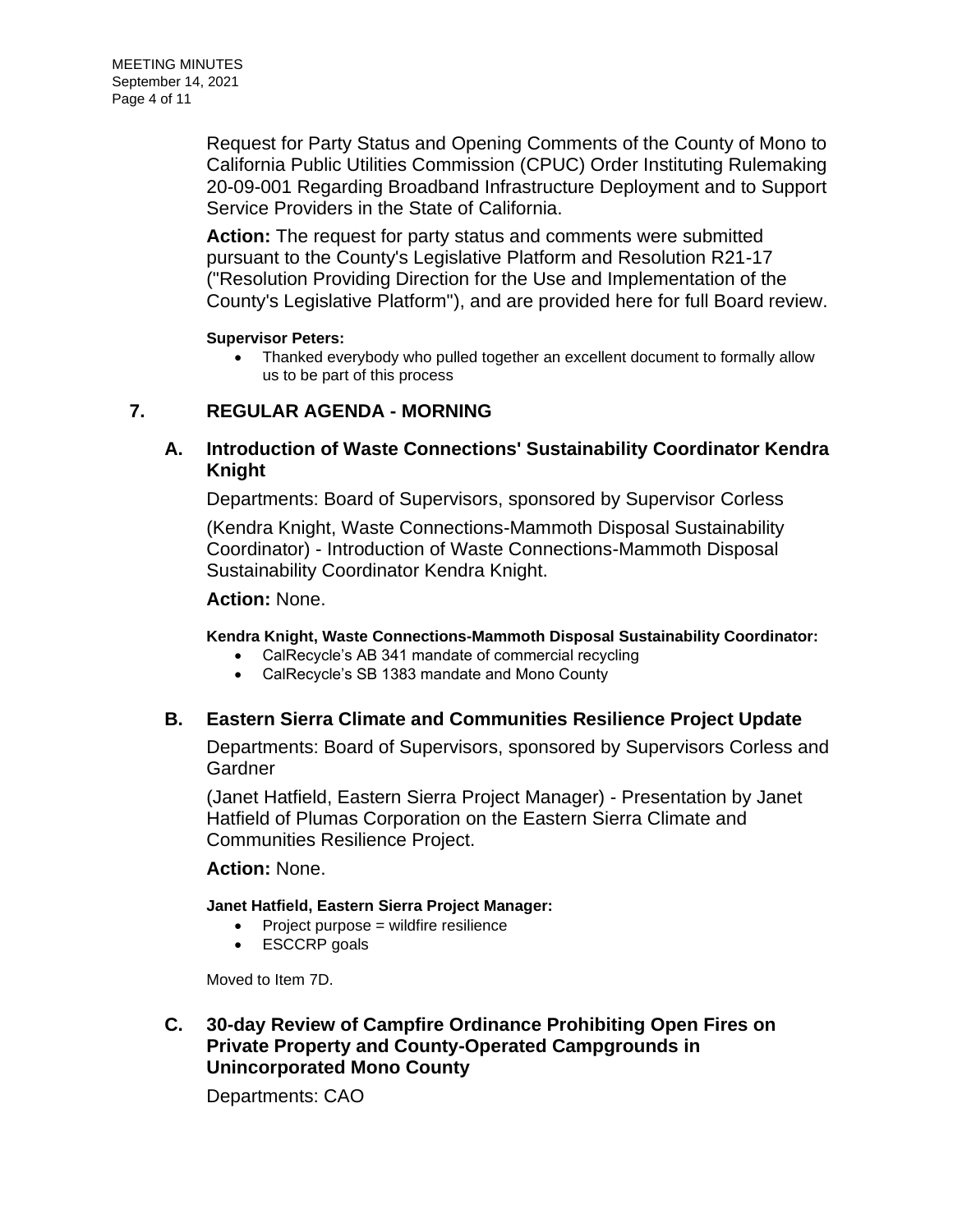The Board has requested that the Ordinance prohibiting open fires on private property and County-operated campgrounds within unincorporated Mono County (Ord. 21-08), adopted as an urgency measure on August 17th, be reviewed every thirty days for consideration of continuing need.

**Action:** Board reviewed and determined that there is a continuing need to prohibit open fires on private property and in County-operated campgrounds.

### **Ingrid Braun, Sheriff:**

• Recommend continuing ordinance

Moved to Item 7E.

## **D. [PUBLIC HEARING: Community Development Block Grant](https://agenda.mono.ca.gov/AgendaWeb/CoverSheet.aspx?ItemID=13590&MeetingID=799)**

### Departments: Finance

(Megan Mahaffey, Accountant III, Molly DesBaillets, First 5 Executive Director) - The 2017 CDBG award funded a child care program in partnership with Mono County First 5 and Eastern Sierra Unified School District. This award was able to fund a Child Care program in Bridgeport and Benton for the 2018-2019 and 2019-2020 school year as well as Bridgeport in 2020-2021.

### **Action:** None.

*Public Hearing Opened: 10:22 AM*

### **Megan Mahaffey, Accountant III:**

• Introduced item

### **Molly DesBaillets, First 5 Executive Director:**

• Presented CDBG child care accomplishments

### **Janet Dutcher, Finance Director:**

• Social equity

*Public Hearing Closed: 10:51 AM*

*Break: 10:51 AM Reconvened: 11:01 AM*

Moved to Item 7C.

# **E. [COVID-19 \(Coronavirus\) Update](https://agenda.mono.ca.gov/AgendaWeb/CoverSheet.aspx?ItemID=13374&MeetingID=799)**

Departments: CAO, Public Health

(Robert C. Lawton, CAO, Bryan Wheeler, Public Health Director) - Update on Countywide response and planning related to the COVID-19 pandemic.

**Action:** None.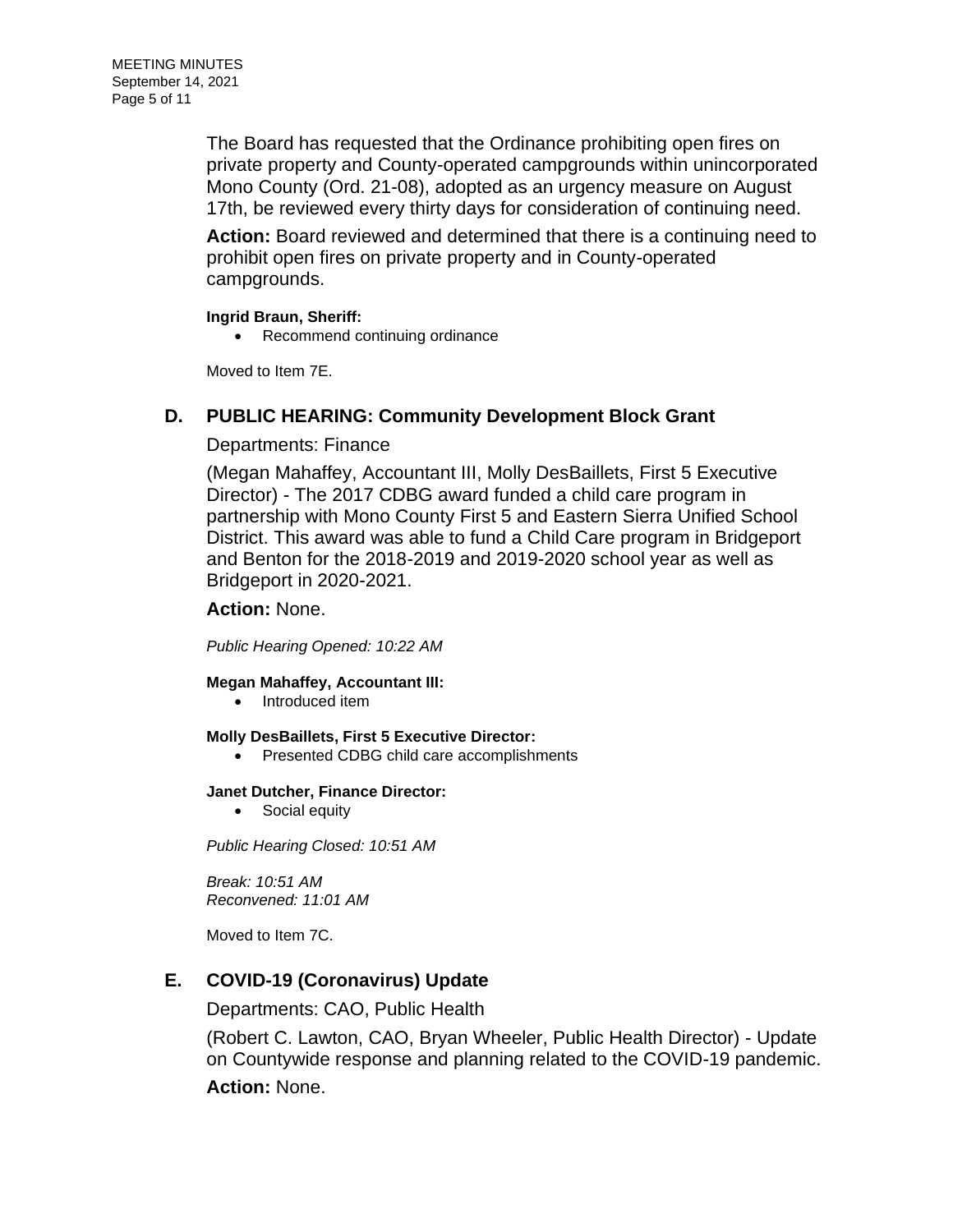#### **Bob Lawton, CAO:**

• Expressed thanks to Public Health Director Wheeler and staff for work throughout the pandemic

### **Bryan Wheeler, Public Health Director:**

- PPT presentation (can be found under Supporting Documents on the meeting webpage:<https://monocounty.ca.gov/bos/page/board-supervisors-127> – recent metrics, data delay, Mammoth Hospital status, federal vaccine mandate, school status, limited state resources and increased testing, addressing misinformation, booster shots for select group/general population, vaccine and testing schedule
- Pediatric cases
- Breakthrough cases
- Incentive program

### **F. [Mountain View Fire Update and Review of Emergency Declarations](https://agenda.mono.ca.gov/AgendaWeb/CoverSheet.aspx?ItemID=13604&MeetingID=799)**

Departments: Mountain View Fire Emergency Operations Center

(Justin Nalder, EOC Director) - Review of continuing need for Board of Supervisor's November 17, 2020, Declaration of Local Emergency of and Mono County Health Officer's November 19, 2020, Declaration of Local Health Emergency for the Mountain View Fire.

**Action:** Find that there is a need to continue the local state of emergency declared on November 17, 2020 and/or the local health emergency declared on November 19, 2020 (ratified by the Board on November 24, 2020).

# **Peters motion. Gardner seconded. Vote: 5 yes, 0 no M21-202**

### **Justin Nalder, EOC Director:**

- State has completed assistance for MVF remediation
- Nine properties that opted out of state program or did not qualify still need to be cleaned up
- Recommendation to continue local emergency and health emergency

#### **Janet Dutcher, Finance Director:**

• Potential financial obligation for the County

#### **Supervisor Peters:**

- Letter to Borgeas and Bigelow and copy the appropriate entities (CalOES, Governor's office)
- Requested clarity on what happens to a property that is not attended to by the owner

## **G. [Amendment to Conway Ranch Grazing Lease to Extend Grazing](https://agenda.mono.ca.gov/AgendaWeb/CoverSheet.aspx?ItemID=13622&MeetingID=799)  [Season until October 9](https://agenda.mono.ca.gov/AgendaWeb/CoverSheet.aspx?ItemID=13622&MeetingID=799)**

Departments: Public Works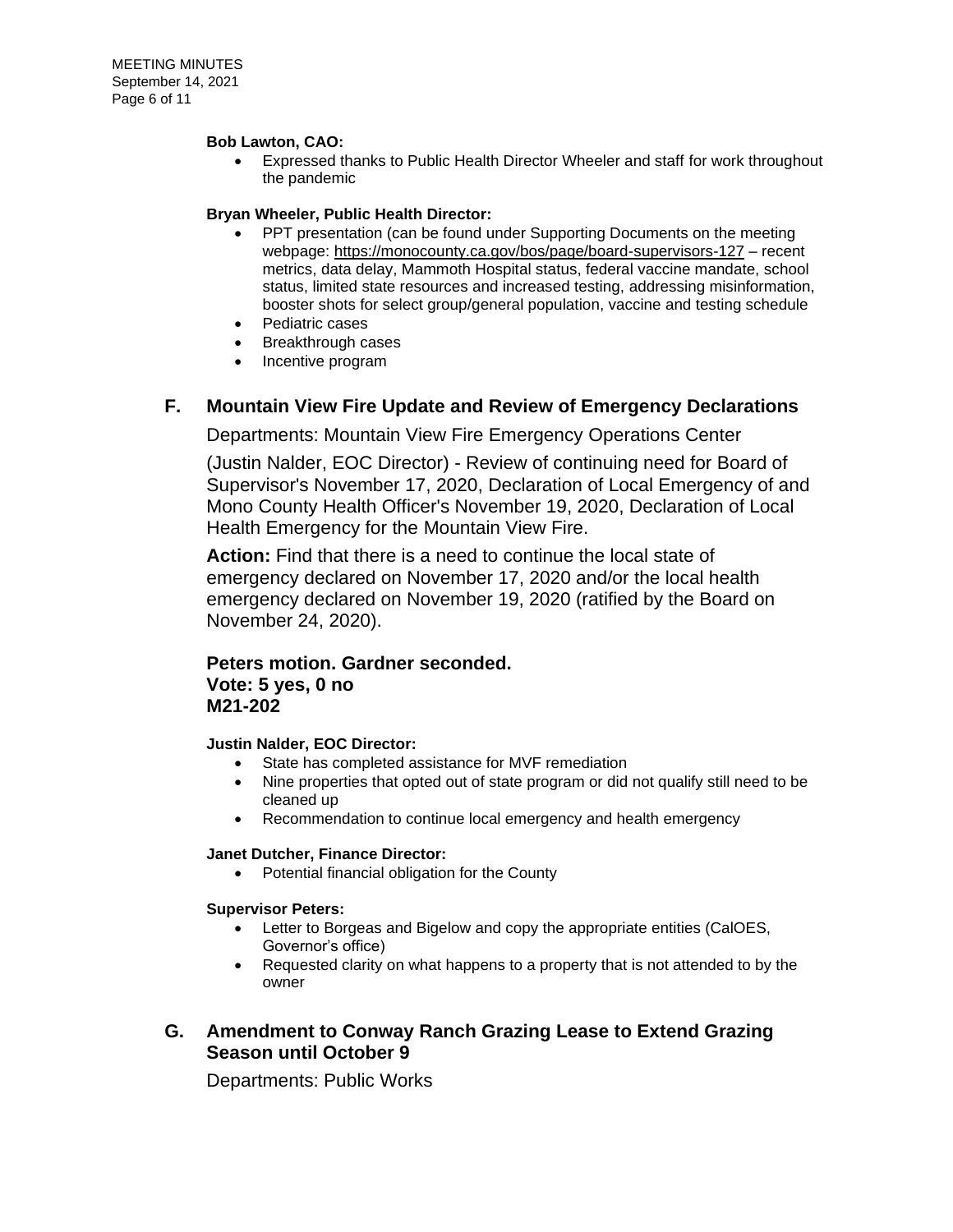(Justin Nalder, Solid Waste Superintendent) - Proposed amendment to the Conway Ranch Grazing Lease with Hunewill Land and Cattle Company, Inc. pertaining to grazing of cattle on Conway Ranch, extending the grazing season for the 2021 calendar year from September 15 until October 9.

### **Action:**

1. Find that the County's entry into an amended lease agreement for the extension of seasonal grazing of cattle on Conway Ranch in the Mono Basin from September 15 to October 9, related land and water uses, and the minor construction/reconstruction of fences, is categorically exempt from CEQA pursuant to CEQA Guidelines Section 15301 (Class 1: Existing Facilities).

2. Approve County entry into Agreement and First Amendment to Conway Ranch Grazing Lease to extend the 2021 grazing season until October 9.

# **Gardner motion. Kreitz seconded. Vote: 5 yes, 0 no M21-203**

**Justin Nalder, Solid Waste Superintendent:**

• Presented item

### **Public Comment:**

• Kay Ogden

## **H. [Resolution Making PERS Findings to Hire Retired Annuitant Rebecca](https://agenda.mono.ca.gov/AgendaWeb/CoverSheet.aspx?ItemID=13599&MeetingID=799)  [Buccowich](https://agenda.mono.ca.gov/AgendaWeb/CoverSheet.aspx?ItemID=13599&MeetingID=799)**

Departments: Finance, Human Resources

(Janet Dutcher, Finance Director; Ryan Roe, Acting Human Resources Director) - Proposed Resolution Providing Necessary Certifications for Exception to 180-Day Wait Period Under Government Code Sections 7522.56 & 21224 for Limited Term, Part-Time Employment of PERS Retiree Rebecca Buccowich as a Fiscal Technical Specialist IV in the Finance Department.

**Action:** Adopt proposed resolution making PERS findings to hire retired annuitant Rebecca Buccowich.

# **Gardner motion. Corless seconded. Vote: 5 yes, 0 no R21-65**

**Janet Dutcher, Finance Director;** 

• Reviewed need in the Finance department

# **8. OPPORTUNITY FOR THE PUBLIC TO ADDRESS THE BOARD**

None.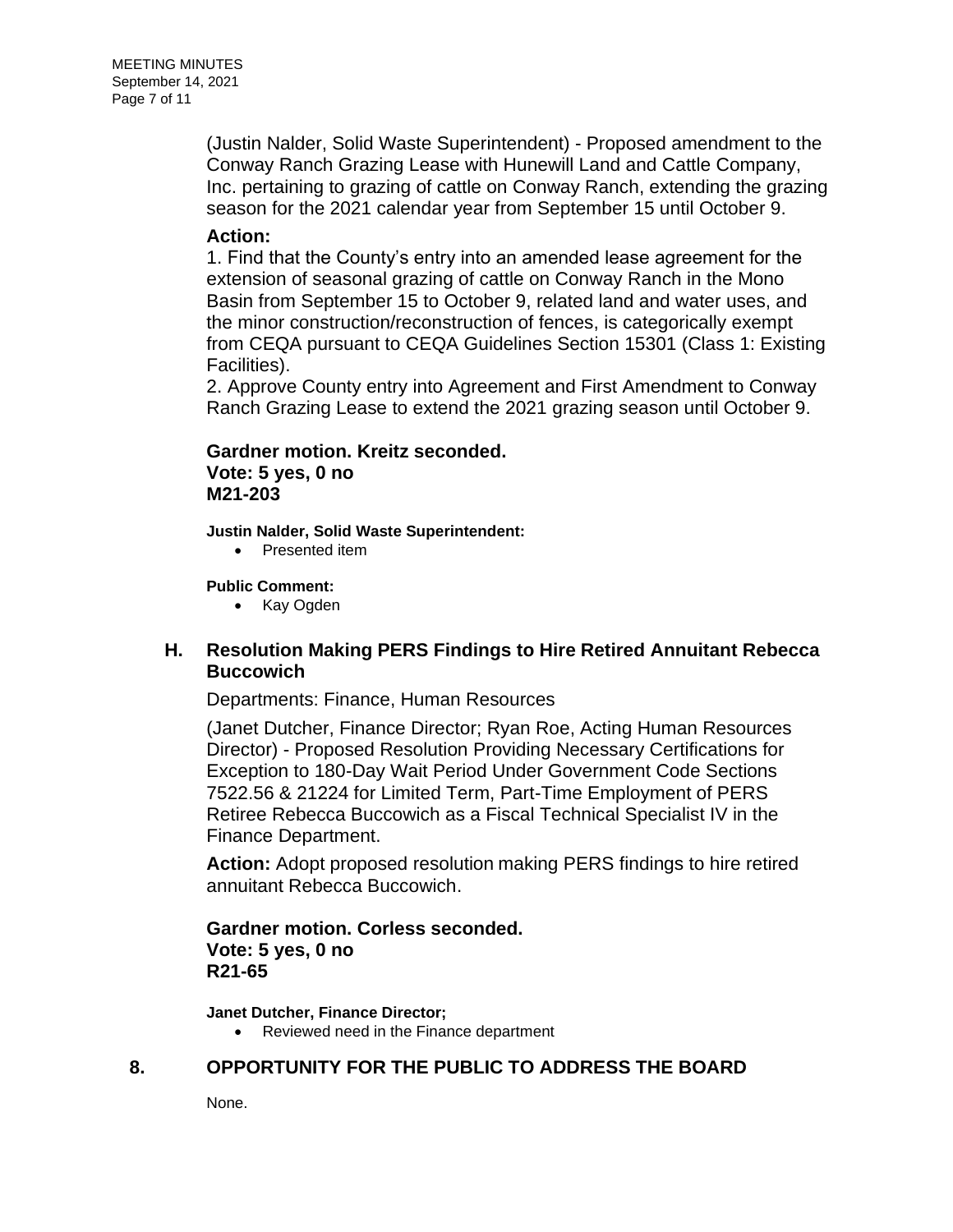Moved to Item 12.

# **9. CLOSED SESSION**

*Closed Session: 12:15 PM* 

*Reconvened: 1:00 PM*

No action to report out of Closed Session.

## **A. Closed Session - [Labor Negotiations](https://agenda.mono.ca.gov/AgendaWeb/CoverSheet.aspx?ItemID=13557&MeetingID=799)**

CONFERENCE WITH LABOR NEGOTIATORS. Government Code Section 54957.6. Agency designated representative(s): Bob Lawton, Stacey Simon, Janet Dutcher, and Anne Frievalt. Employee Organization(s): Mono County Sheriff's Officers Association (aka Deputy Sheriff's Association), Local 39 - majority representative of Mono County Public Employees (MCPE) and Deputy Probation Officers Unit (DPOU), Mono County Paramedic Rescue Association (PARA), Mono County Public Safety Officers Association (PSO). Unrepresented employees: All.

# **B. Closed Session - [Initiation of Litigation](https://agenda.mono.ca.gov/AgendaWeb/CoverSheet.aspx?ItemID=13633&MeetingID=799)**

CONFERENCE WITH LEGAL COUNSEL – ANTICIPATED LITIGATION. Initiation of litigation pursuant to paragraph (4) of subdivision (d) of Government Code section 54956.9. Number of potential cases: one.

## **THE AFTERNOON SESSION WILL RECONVENE NO EARLIER THAN 1:00 P.M.**

# **10. OPPORTUNITY FOR THE PUBLIC TO ADDRESS THE BOARD**

None.

# **11. REGULAR AGENDA - AFTERNOON**

## **A. [PUBLIC HEARING: 2021 Redistricting Communities of Interest](https://agenda.mono.ca.gov/AgendaWeb/CoverSheet.aspx?ItemID=13625&MeetingID=799)**

Departments: CAO, Board of Supervisors

Public Hearing: 1:00 PM

(Robert C. Lawton, CAO) - Focused work on collecting input on Communities of Interest. A Community of Interest is a population that shares common social or economic interests, including formally recognized communities or neighborhoods or portions of a community, that should be included within a single supervisorial district for purposes of its effective and fair representation. Communities of interest do not include relationships with political parties, incumbents, or political candidates. Where possible, it is generally desirable to keep these geographic areas grouped together so that they may be represented by the same supervisor.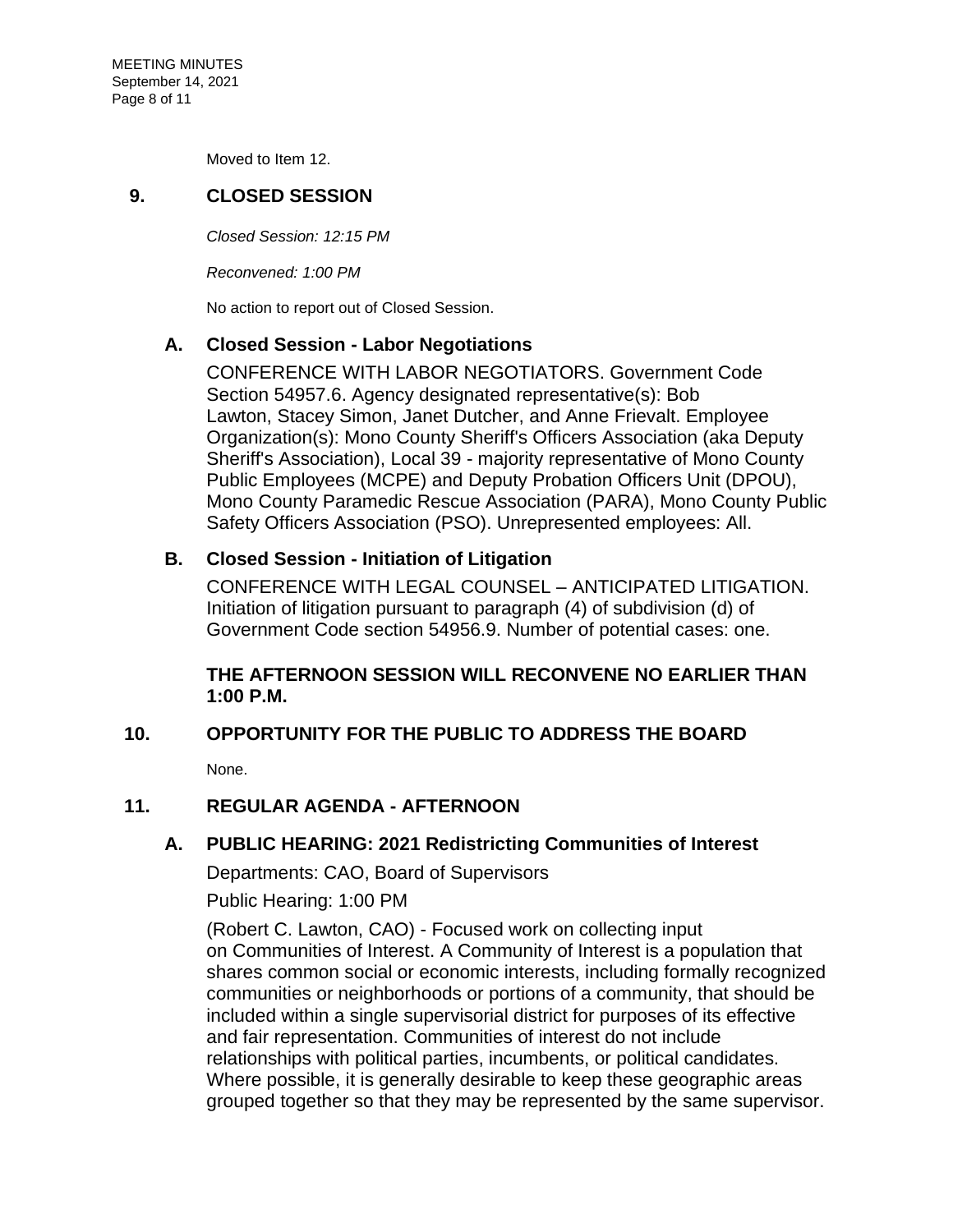The work done in this meeting will be to capture the general boundaries of these geographies on a map so that they may be reviewed and used by individuals proposing supervisor districts in future steps of the process.

**Action:** Conduct public hearing.

*Public Hearing Opened: 1:09 PM*

### **Bob Lawton, CAO:**

• Reviewed process and timeline

#### **Nate Greenberg, IT Director:**

- Capacity to capture input from public and Board regarding Communities of Interest
- Walked through the Redistricting website and tool

#### **Public Comment:**

• Fred Stump – 2011 tour of communities that allowed each community to send representatives to talk to a committee, County staff assistance to Supervisors, Benton Tribe

#### **Supervisor Corless:**

• Suggestion for a more formal presentation or standalone video reviewing the basics of Redistricting

#### **Chair Kreitz:**

• Outreach flyers in Spanish

#### **Christy Milovich, Assistant County Counsel:**

• Reviewed outreach to date

*Public Hearing Closed: 2:07 PM*

### **12. BOARD MEMBER REPORTS**

#### **Supervisor Corless:**

- 8/18 RCRC Board of Directors meeting, formation of Golden State Connect JPA, formation of a wildfire-focused ad hoc, other highlights here: [https://www.rcrcnet.org/sites/default/files/useruploads/Meetings/Board\\_of\\_Directo](https://www.rcrcnet.org/sites/default/files/useruploads/Meetings/Board_of_Directors/2021/August_18_2021/BoardMeeting_Highlights_August_18_2021_FINAL.pdf) [rs/2021/August\\_18\\_2021/BoardMeeting\\_Highlights\\_August\\_18\\_2021\\_FINAL.pdf](https://www.rcrcnet.org/sites/default/files/useruploads/Meetings/Board_of_Directors/2021/August_18_2021/BoardMeeting_Highlights_August_18_2021_FINAL.pdf)
- 9/13 Eastern Sierra Sustainable Recreation Partnership meeting

#### **Supervisor Duggan:**

• 09/08/21– NACO Policy Steering Committee Meeting – Environment, Energy, and Land Use –I participated in my first Steering Committee meeting via zoom. The Air Subcommittee hosted a sobering presentation on PFOA and PFOS – the "forever" chemicals that are of great environmental and health concern. These are still federally unregulated chemicals, and the EPA has only provided guidelines for their use. Some states and counties are trying to hold the polluter companies responsible for cleaning up PFAS from drinking water sources. Even today, firefighting foam containing PFAS that's supposed to be for petroleum fires is still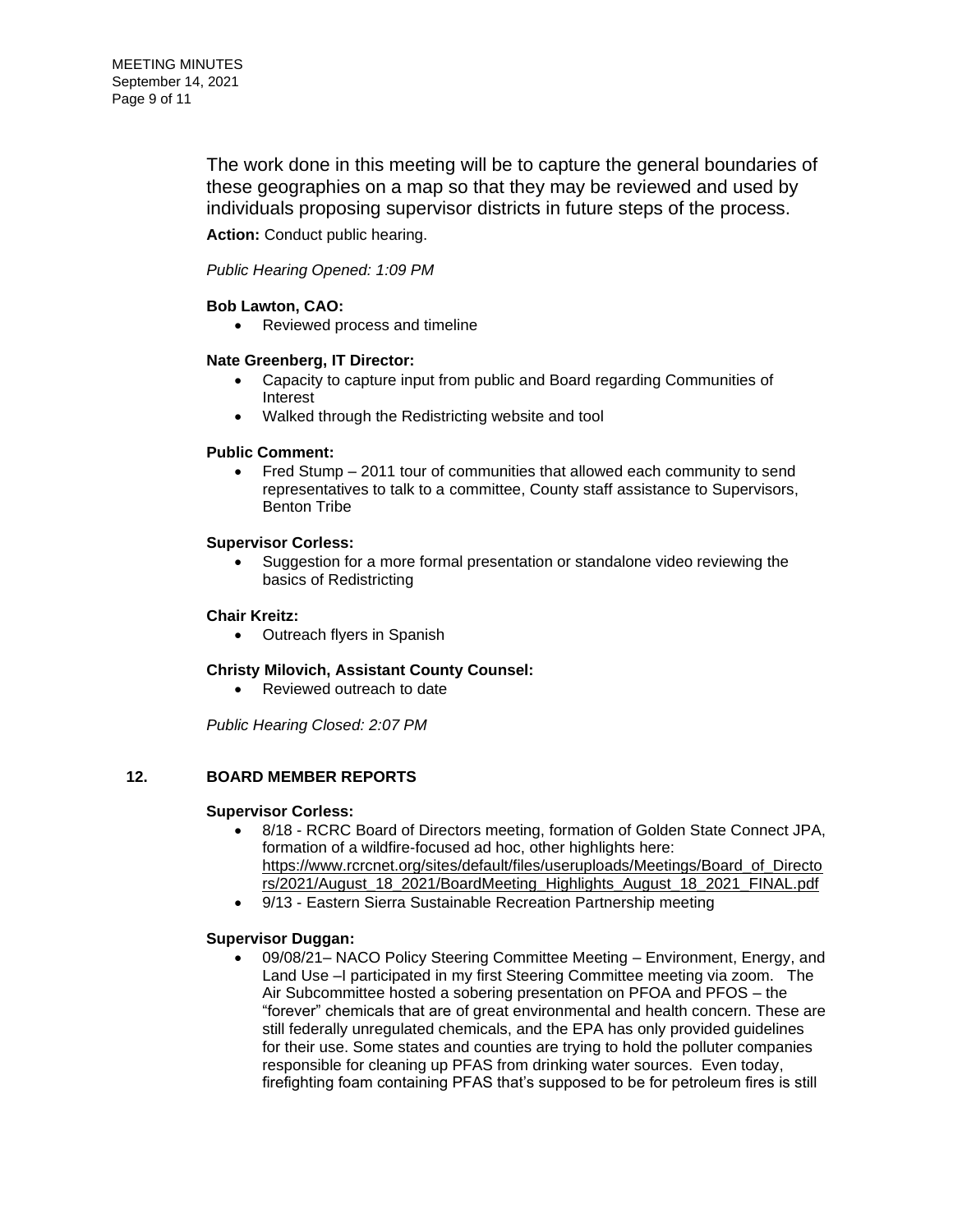being used on wildfires. Bipartisan support in Congress is growing for more oversight to be included in the Safe Drinking Water Act.

- 9/9/21 Owens Valley Groundwater Authority I participated in the Owens Valley Groundwater Authority meeting last Thursday. We received an update on the Tri-Valley Groundwater Users Survey and were assured by OVGA staff the outstanding comments would be compiled in time to be included in the final GSP. The final draft of the GSP will be released to public for review and comment on 9/15 on the OVGA website. There has been a lot of public comment taken already on the various versions of the GSP, and all of those will be recorded as an appendix to the Plan. The Board also requested that the opening summary of the GSP reflect the extensive input from the public and how the OVGA staff weighed their findings against the public feedback. The next meeting is scheduled for November unless staff request a special meeting in October. Stay tuned.
- 9/10/21 NACO Broadband Congressional Briefing I attended the presentation by the NACo Broadband Task Force. Once again, it was a clear, concise, and actionable presentation that identified the needs and solutions to bringing connectivity to everyone throughout the country. Our own Supervisor Peters brought the message home with importance and urgency of getting this solved now.
- I engaged in District 2 Constituent work with road construction issues, water use, highway safety, USFS access. Thanks again to our Mono County staff and our agency partners for the quick responses and information.

#### **Supervisor Gardner:**

- Last Wednesday I participated in the Mono Basin RPAC meeting. Topics discussed at the meeting included the Inyo National Forest closure with comments by Stephanie Heller, our new Mono Basin District Ranger, the status of the RPAC Housing Subcommittee, the status of the SCE work at the Lee Vining substation, and an update on grazing at Conway Ranch.
- On Friday the 10th I participated in a meeting of Recreate Responsibly, which is a group of non-profits, public agencies, and corporations that formed last year during the COVID pandemic to advocate for more responsible recreation practices by tourists across the country. The meeting included updates about initiatives from various parts of the nation, information about grant programs, and updates from several public lands agencies.
- Yesterday I participated with Supervisor Corless in the monthly meeting of the Eastern Sierra Sustainable Recreation Partnership. Topics discussed included the status of grant proposals for various initiatives and updates from each of the participants.

#### **Chair Kreitz:**

- After our September 7th meeting I attended the CCRH Legislative Committee meeting. Concerns about CDLAC's proposed new rule on the allocation of private activity bonds associated with the 4% LIHTC. The proposal would allocate bonds to developments within regions and within each region, those developments with the greatest gap between fair market rents (FMR) and subsidized rents would be allocated the 4% LIHTC. There are areas within regions that have a wide berth of FMR, such as Riverside and Tulare county, where Tulare County developments would not be able to compete against Riversides since their FMR are so much higher.
- Wednesday, September 8th I participated in the monthly MLH Board meeting. We received an update on the Access Apartments project - progress is being made on the fundraising and development of the project, including approximately \$700,000 in possible value engineering. The Board approved a letter to the Mono County Grand Jury on their findings in their Workforce Housing Crisis report. MLH